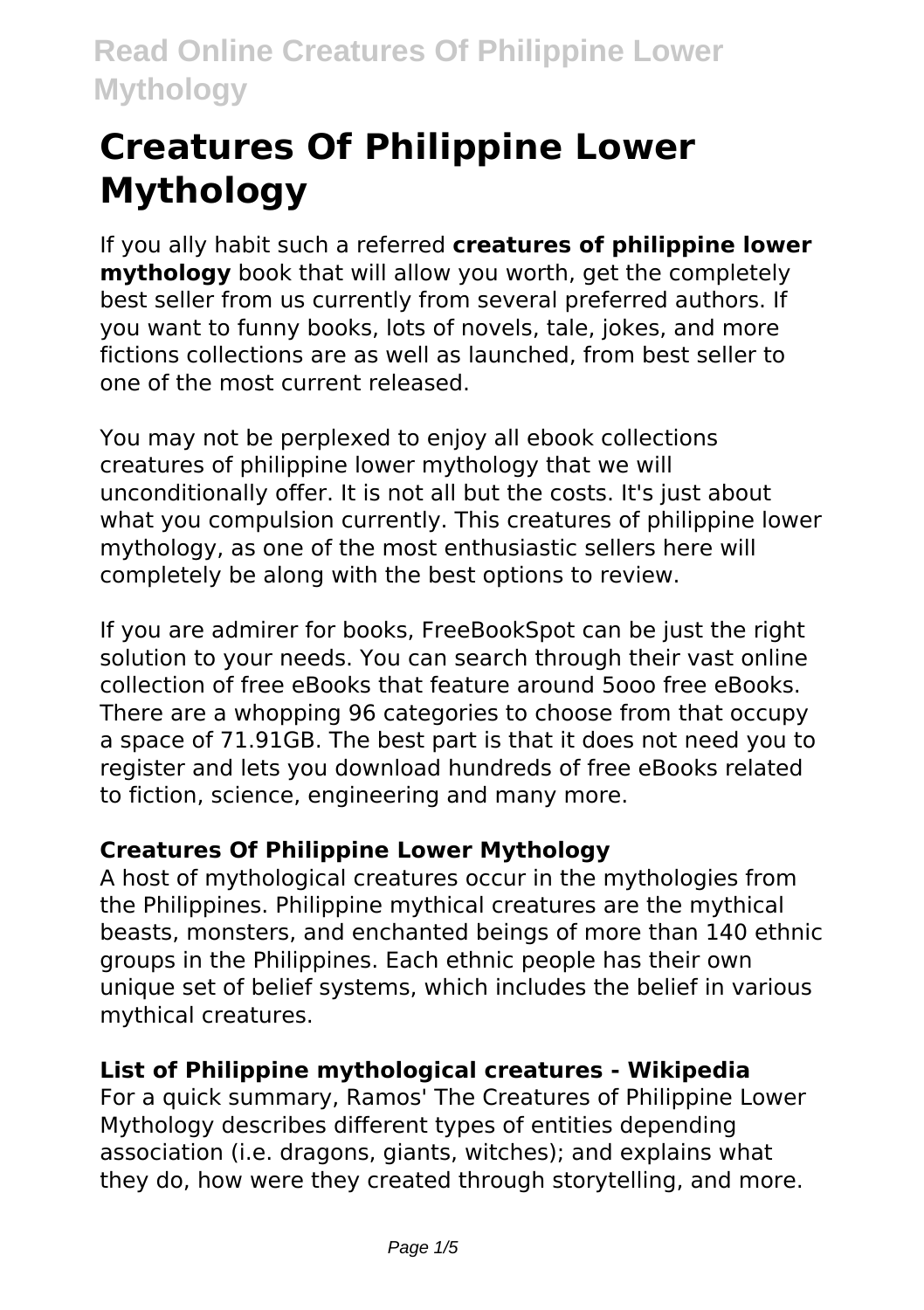#### **The Creatures of Philippine Lower Mythology: Ramos, Maximo ...**

According to him "giants may either be human, animal, or bird in form," and the Philippine giants have human shape, with at least one of them, the bannog (banog, ban-og) of Northern Luzon, is in the shape of a bird, and another, the ikugan, has a simian form.

### **Creatures Of Philippine Lower Mythology by Maximo D. Ramos**

A host of mythological creatures occur in the mythologies from the Philippines. Philippine mythological creatures are the mythological beasts, monsters, and enchanted beings of more than 140 ethnic groups in the Philippines. Each ethnic people has their own unique set of belief systems, which includes the belief in various mythological creatures.

# **List of Philippine mythological creatures - Wikipedia**

The angongolood or angunguluod is a creature in Bicolano folklore said to look like a gorilla and inhabits swamps and riverbanks where it attacks fishermen and boatmen. It jumps on and hugs the unsuspecting victim very tight until the hapless person is dead and then turned into a tree.

# **Creatures and Beings of Philippine Folklore and Lower ...**

This is the Philippine version of the centaur, a half-man, halfhorse creature. It has a horse's head, the body of a human but with the hooves of a horse. These mythical creatures are said to molest or even rape women, particularly those who lose their way in mountainous or forest areas. They also have the ability to drive people insane.

#### **Mythical creatures of the Philippines: From aswangs to ...**

10 Lesser-Known Mythical Creatures in Philippine Folklore 1. Bal Bal. 2. Sigbin. 3. Gawigawen. 4. Sarangay. 5. Bungisngis. 6. Amomongo. 7. Baconaua/Bakunawa. 8. Ani-ani. 9. Berberoka. 10. Pasatsat.

# **10 Mythical Creatures in Philippine Folklore - FilipiKnow**

The berbalang is a creature from said to hail from smaller towns in Mindanao. They are said to be ghoul-like creatures, who lurk in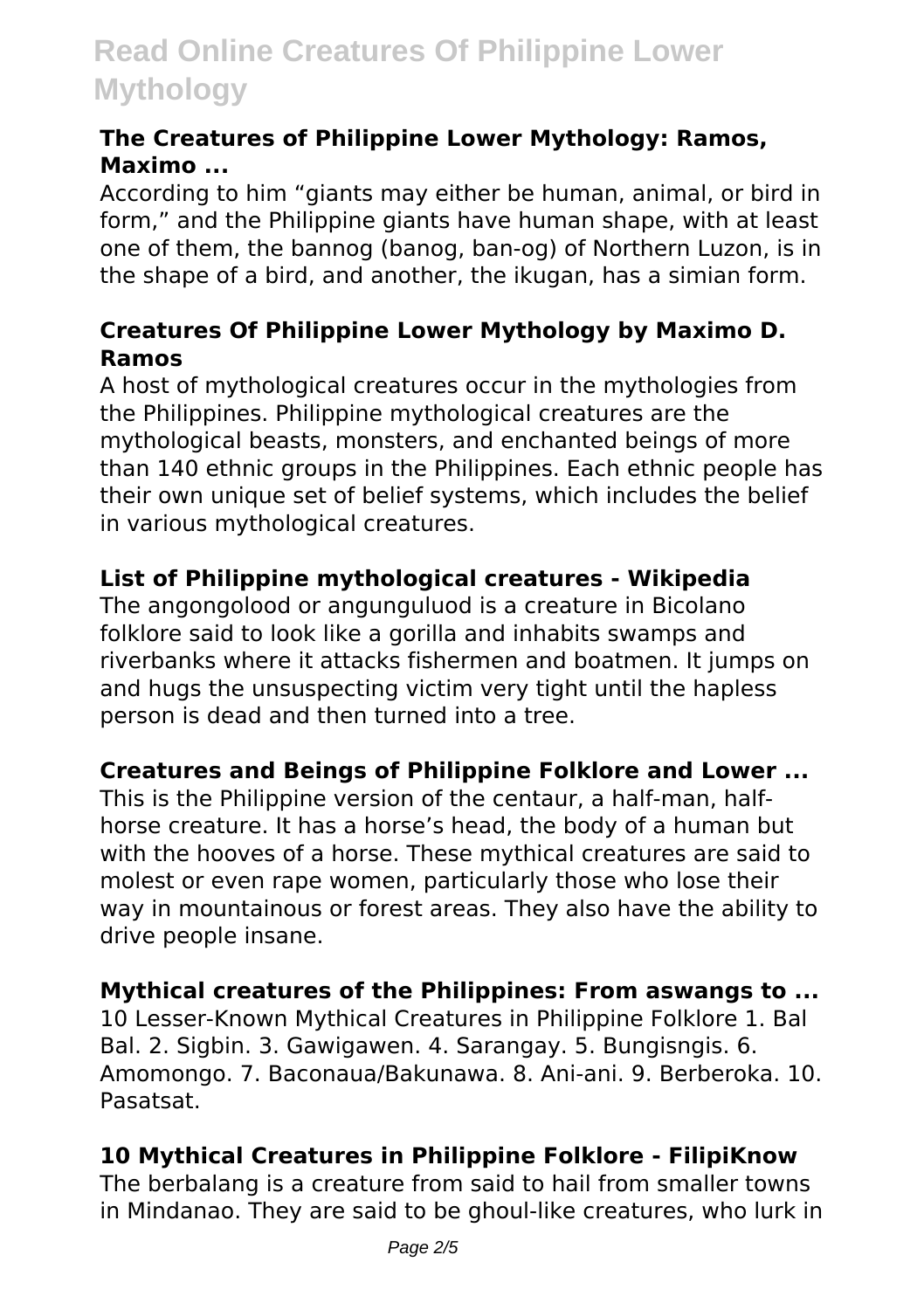graveyards to feast on the blood of corpses.

#### **8 Philippine mythological creatures reimagined**

For instance, early studies on Norse Mythology classified Dökkálfar (dark elves) as "lower" creatures because they are not a God or Giant. In the case of the Philippines, this classification was attributed to creatures such as the aswang, tikbalang, kapre, batibat etc. The Creatures of Philippine Lower Mythology by Dr. Maximo Ramos

#### **The Problem and the Importance of "LOWER MYTHOLOGY" in ...**

Over 260 Creatures & Mythical Beings from Philippine Folklore & Mythology A. ABAT – (Waray, Eastern Samar) A Waray aswang that sucks internal organs. Big red bulging eyes, fingers long and bony,... B. BACOBACO – (Zambales) In 1915, Henry Otley Beyer recorded a myth of the Ayta living in Zambales ...

### **A Compendium of Creatures & Mythical Beings from ...**

Philippine Lower Mythology Welcome! This encyclopedic digital archive is an online platform created to provide extensive knowledge about the creatures of Philippine lower mythology through visualization and in-depth research in order to provide you

#### **Home | BeyondTheBaleteTree**

The Creatures of Philippine Lower Mythology. May 27, 2019 By Riley X. Price: \$19.99 (as of May 27,2019 17:02:51 UTC – Details) IMAGINARY CREATURES depicted in a people's lower mythology are one of the most important phenomena in their belief systems. This is because the common folk in particular must strive to maintain harmonious relations ...

#### **The Creatures of Philippine Lower Mythology – illusion news**

Creatures of Philippine lower mythology. [Quezon?] University of the Philippines Press, 1971 (DLC) 70080783 (OCoLC)804797: Material Type: Document, Internet resource: Document Type: Internet Resource, Computer File: All Authors / Contributors: Maximo D Ramos